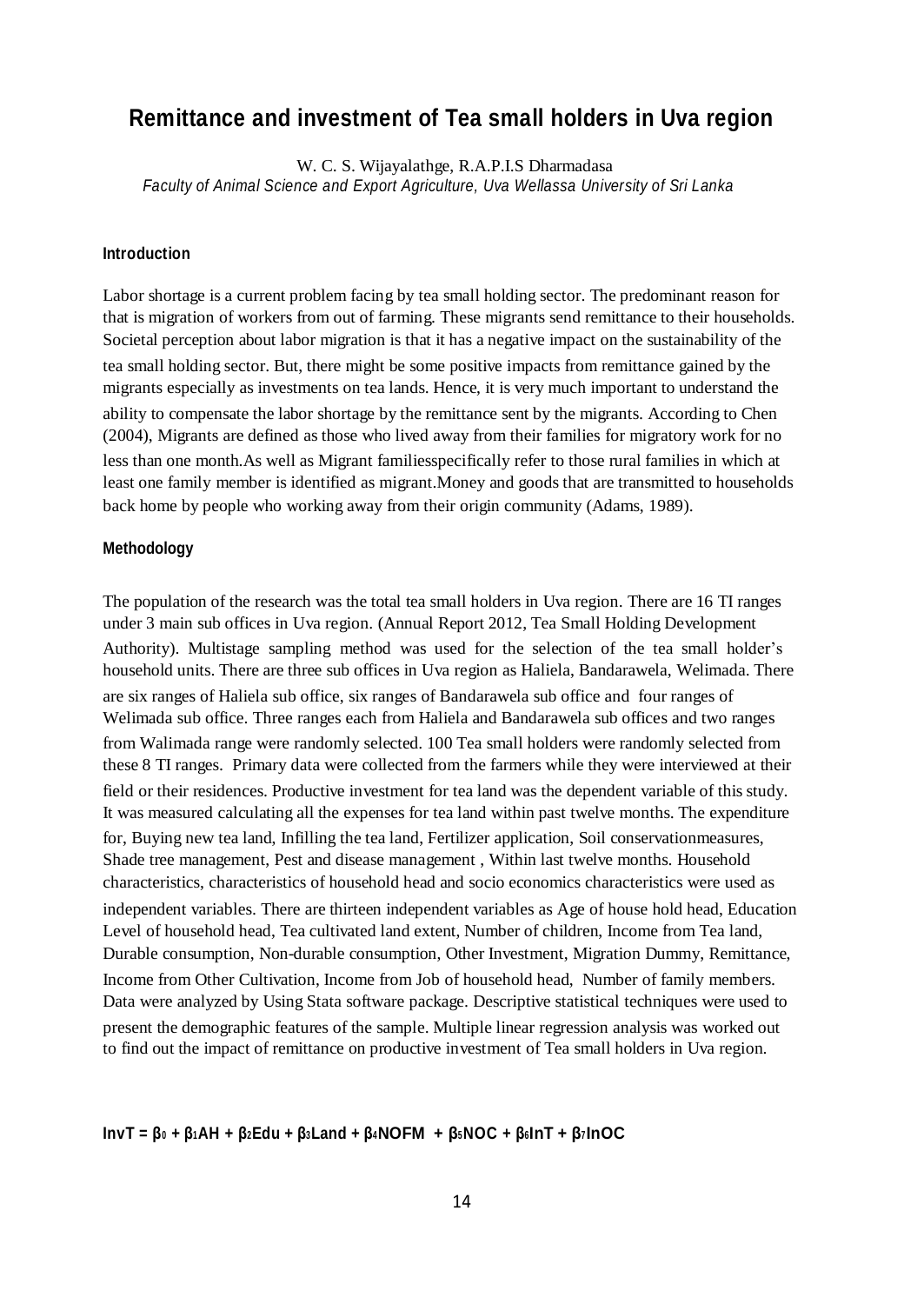## **+ β8InJ + β9Dura + β10NDura + β11OIn + β12MigD + β13Rem + εi**

(InvT - productive investment for tea land,  $\beta_0$  – Constant,  $\beta_0$  to  $\beta_{13}$  – Coefficient,  $\epsilon$ i – Error)

### **Results and Discussion**

Regression analysis were used to quantify the relationships between variables to achieve the objectives more precisely.

According to the results of the multiple regressions, coefficient value for each variable has given below.

| <b>Notation</b> | <b>Description</b>                   | <b>Coefficient</b>        |
|-----------------|--------------------------------------|---------------------------|
| Land            | Tea cultivated land extent           | $-323.5198$               |
| <b>NOFM</b>     | Number of family members             | 7835.633**                |
| AH              | Age of household head                | $-465.2015$               |
| Edu             | Education Level of household head    | 6778.881**                |
| <b>NOC</b>      | Number of Children                   | $-7\overline{102.874***}$ |
| InT             | Income from tea land                 | $1.6452*$                 |
| InOC            | <b>Income from Other Cultivation</b> | 0.423728                  |
| InJ             | Income from job of household head    | 0.3829989                 |
| Dura            | Durable consumption                  | $-0.0663617**$            |
| <b>NDura</b>    | Non-durable consumtion               | $-0.2829667$              |
| OIn             | Other Investment                     | $-0.436204$               |
| MigD            | <b>Migration Dummy</b>               | $-18314.91***$            |
| Rem             | Remittance                           | 3.706997*                 |
| Cons            |                                      | $-6835.742$               |

[Note: \* p< 0.01(99% confident interval), \*\* p< 0.05 (95% confident interval), \*\*\*p< 0.1 (90% confident interval)]